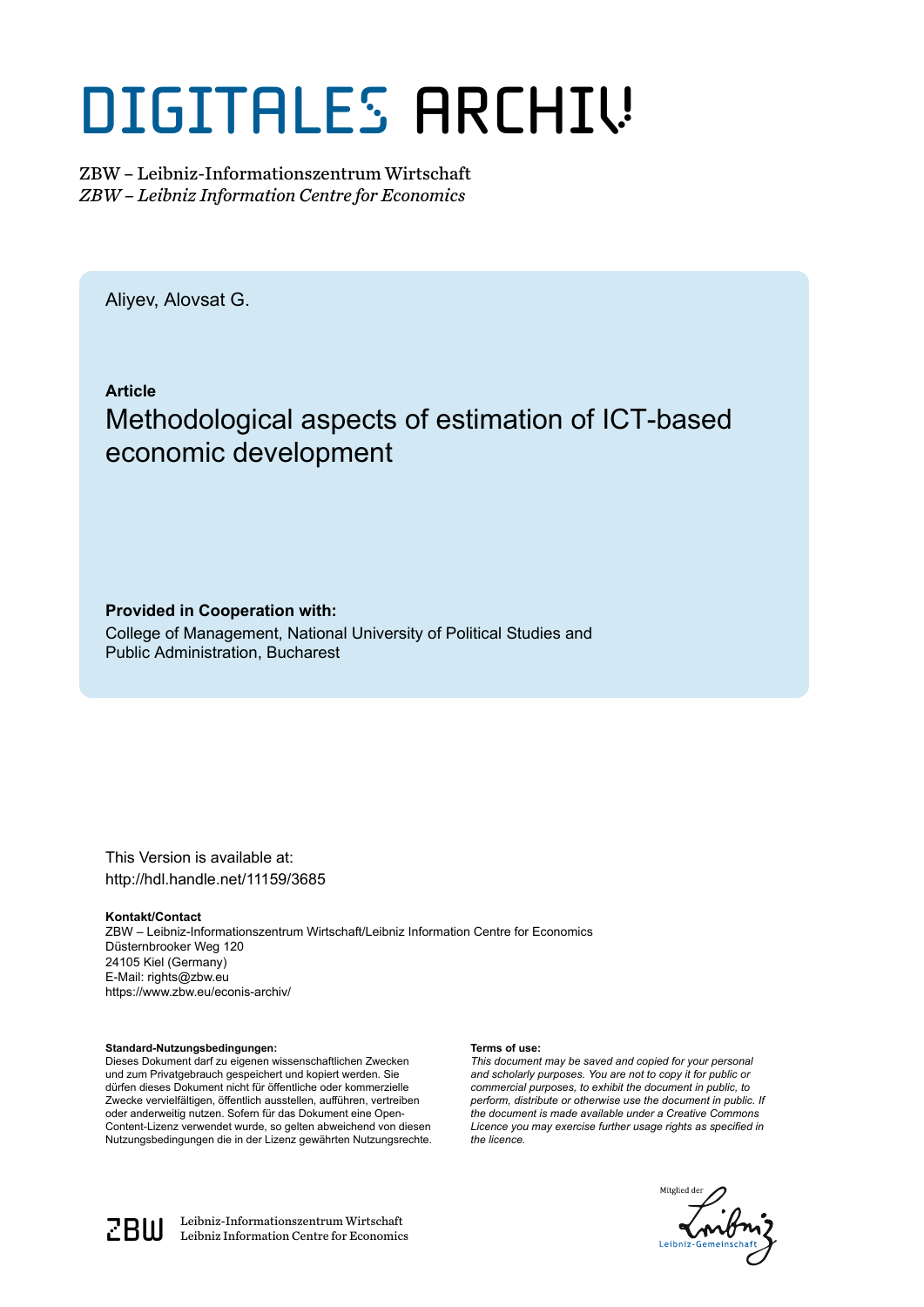## **Methodological Aspects of Estimation of ICT-Based Economic Development**

#### **Alovsat G. ALIYEV**

*Institute of Information Technology of Azerbaijan, National Academy of Sciences 9A B. Vahabzade St., AZ1141, Baku, AZ [alovsat\\_qaraca@mail.ru](mailto:alovsat_qaraca@mail.ru)* 

*information and knowledge economy are developed. Abstract. This article is dedicated to methodological aspects of estimation of ICT-based economic development. İnformation economy development and formation trends in leading foreign countries are analyzed. A comparative analysis of the strategies and trends that form the information economy of Azerbaijan with the developed countries*  is carried out. In the article comparative analysis of different indicator systems in *accordance with formation and assessment of development level of information and knowledge economy is given. Some recommendations about the elimination of problems existing in this field are given. A methodic for calculating Gross Domestic Product (GDP) which forms at the expense of information and knowledge is suggested. A composite index and forming indices, subindices, and indicators system of* 

*Keywords: ICT-based economy; information and knowledge economy; indicators system; economic indicators; composite index;subindices; ICT, and e-services; high-tech park.*

#### **Introduction**

Information and knowledge economy (IKE) formed as a result of it reveals itself as the next stage of economic development. In recent years, developed countries make the rapid transition into the new type of economy based on modern ICT technologies, information, and knowledge. Transition into the new economy is characterized with changing in the nature of traditional productions areas, shifting the information into the major production resource, and economic system to be the main development factor. The economic health, the level of economic development of a country is increasingly tied to the sustainability of information economy. And the information economy is characterized with changing in the nature of traditional productions areas, shifting the information into the major production resource, and economic system to be the main development factor. In recent years developed countries invested heavily in the sphere of information and communications technology (ICT). This process is to maintain their competitiveness in the global information economy. The emerging of the economy is pursuing through enhancement and promotion of their ICT.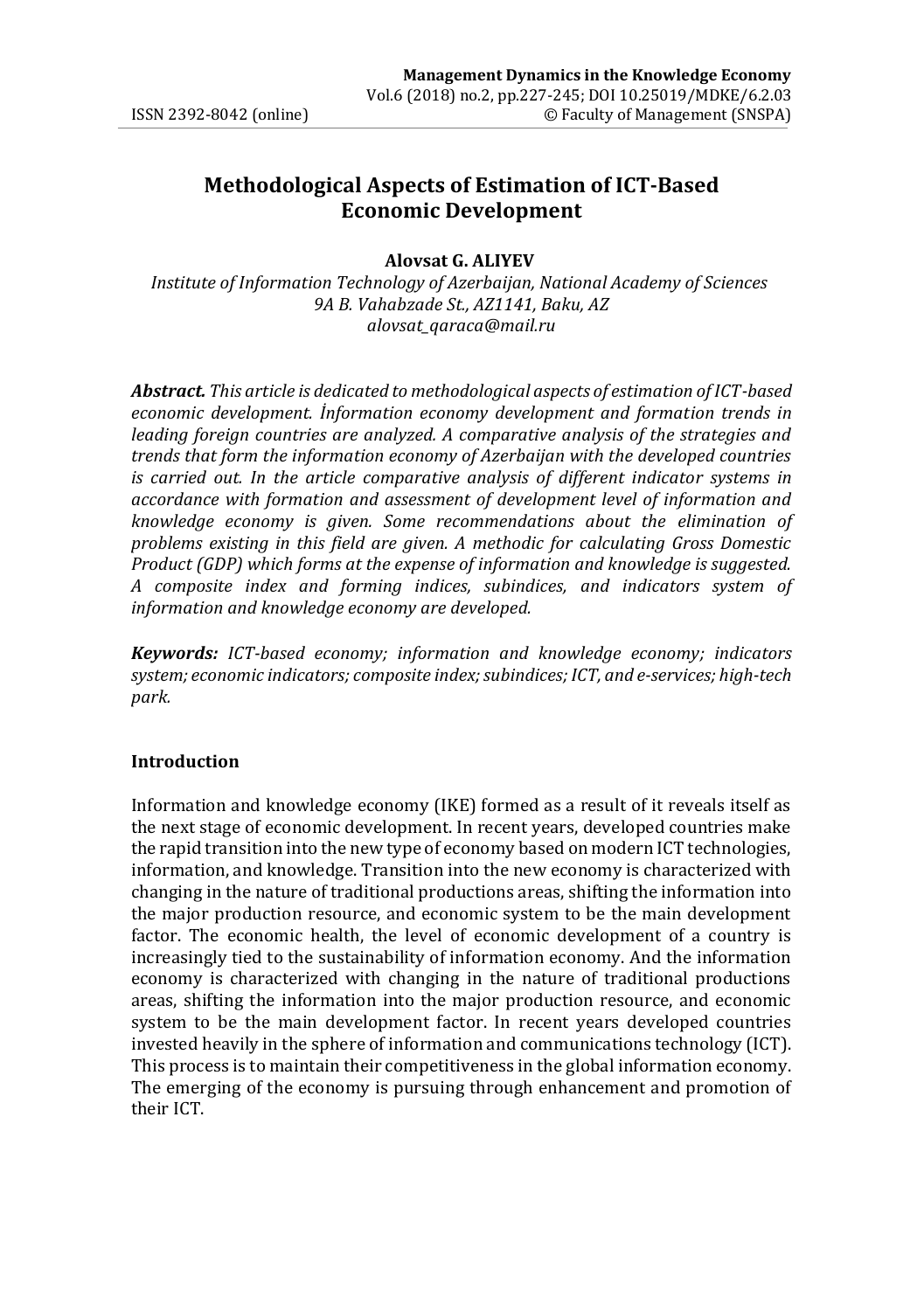*Methodological Aspects of Estimation of ICT-Based Economic Development*

The processes of digitization have a significant impact on the globalization of economic relations and the development of a new economy.

Technological development and innovations act as a long-term driving force of economic increase. Information and knowledge become the main development factor of society. The fields of production of knowledge and information products play an extremely important role in the development and competitiveness of the countries going from the industrial development stage to post-industrial stage. In other words, nowadays development of the countries highly depends on the development of science-intensive fields, including technology innovations.

The factors of global character have influenced the processes going on in all fields of national economy. The development concept "Azerbaijan 2020 - a look into the future" (Azerbaijan Government, 2015), as well as the Strategic Roadmaps of the National Economy (Center for Analysis of Economic Reforms and Communication, 2017) indicates the main directions of the country's development.

In order to transform the economy of the country into the economy based on efficiency, a transition to the stage characterized by the advantage of innovations must be provided. At the same time, the purposeful improvement of the structure of the economy is one of the main issues. In the period of formation of the Global information society (IS), accepted as the development ideology of the third millennium information, technology and knowledge have become the competitiveness sustainability factors of the most world countries. Serious need for analytical analysis and assessment of the level of innovative economy developing as a result of their wide implementation appeared. For the implementation of quantitative and qualitative evaluation of the application of high technologies, including ICT in different sectors some indicators system was developed by international organizations. They have some methodological defects and application difficulties. That is why for objective assessment of the development level of information economy in the countries there is a need for the development of indicators system in different levels. Creation of calculating methods of these indicators and development of suggestions and recommendations about eliminations of the existing issues in this sector is also one of the important problems.

A strong linkage exists between the production and use of ICT and the development of a sustainable information economy. It contributes to economic growth of emerging economies. A sustainable information economy depends upon the production of ICT goods and services and the diffusion and use of ICT in other sectors.

At present, a new economy is being formed in Azerbaijan, which is based on information, knowledge, and modern technologies.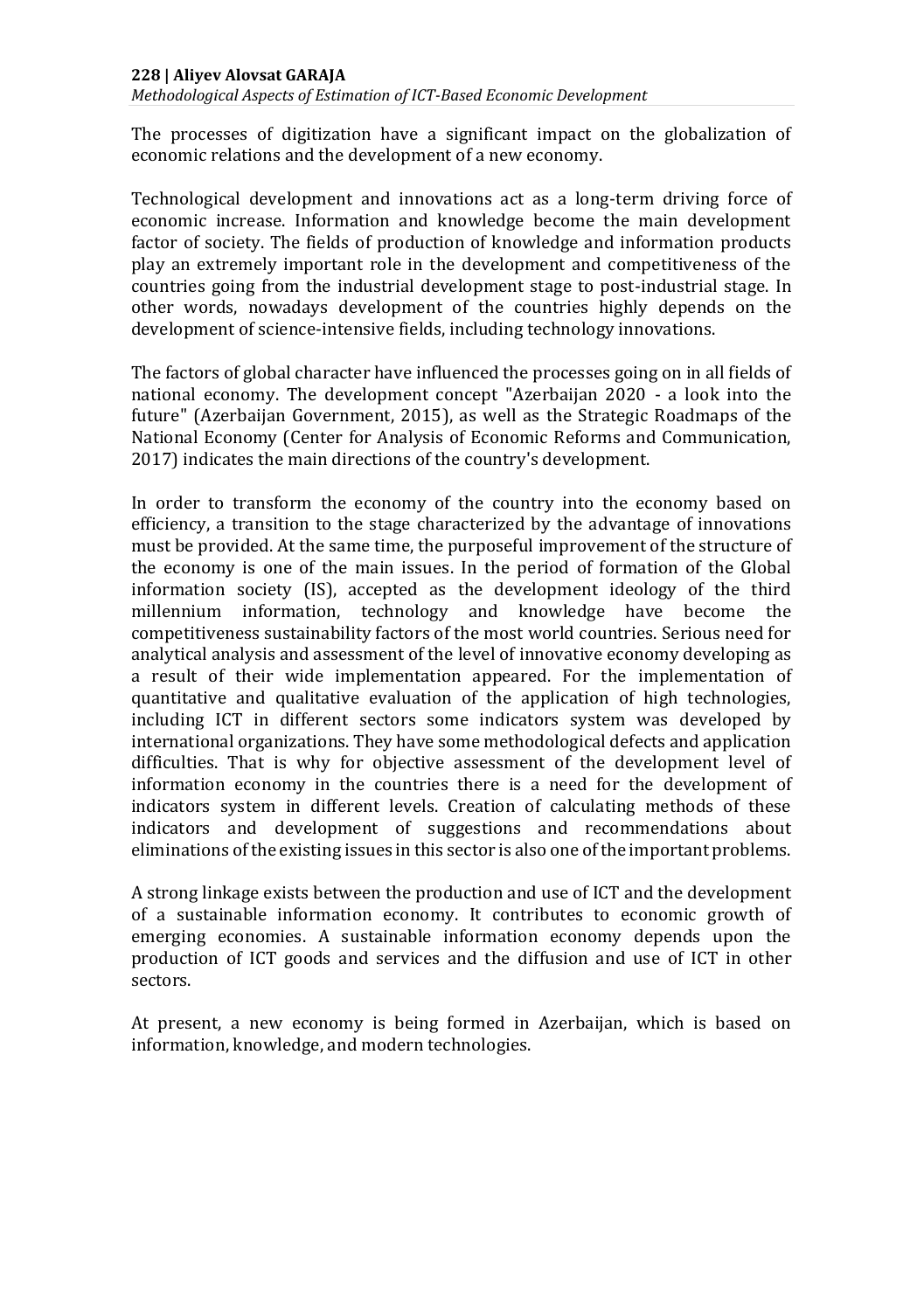#### **Research design and methodology**

In this research work, development level of the economy on the basis of ICT is taken. The components, structure, existing problems, estimation indicators of the new information economy, structure, formation and development tendencies of information economy in foreign countries are revealed. Multilevel indicators have been proposed for the assessment of the level of economic development. Formation and development tendencies of information economy in leading foreign countries are taken into consideration. Systematic analysis, the theory of algorithms, correlation and regression analysis are used to investigate the considered issues. Additionally, the systematic approach, the theory of information, and the theory of fuzzy sets have also been applied to the process. Multi-criterion optimization methods, economic-mathematical modeling, and econometric analysis methods are used in the explanation of the analysis and evaluation methodology, in the calculation of indicators and indices. Mathematical statistics, correlation and regression methods are used in the conducting of economic analysis. Official statistical data and empirical assessments are used in the research process. Computer software packages and analytical statistical methods are applied in the obtained results.

#### **The stage of the formation of ICT-based economic development**

Analysis of the economic characteristics of the post-industrial era shows that this era can be called information economy era as well. The information economy is the comparatively newly formed term. Those close to the meaning are definitions like "post" and "neo-industrial society", "knowledge economy", "new economy" and so on. In recent years "new economy" which is used in scientific literature, is also used as a synonym of the development stage of the post-industrial economy. Different researchers attempted to explore different aspects of this stage of the economy (Alguliyev, Aliyev, & Abbasova, 2017; Fathollahi, Momeni, Elahi, & Sajjad Najafi, 2015). There are many fields of "new economy" relating to different spheres of activity. Its characteristic features are: more investment contribution of intellectual human capital in comparison with the material elements; high specification and uniqueness of intangible assets; relatively much innovation composition in the activities of companies; the pace of innovation of production on average is higher than in real economy; updating of production technologies or products and services is continuous. *"*New economy" as a term is accepted as a synonym of the postindustrial stage of development*.* The successful formation of the information society, first of all, depends on formation and development of a new economy based on information and knowledge, modern technologies and innovations, and also information economy (Alguliyev et al., 2017). Information economy – is economy where a big part of the gross domestic product (GDP) is provided in production, processing, maintaining and distribution spheres of information and knowledge and more than half of the able-bodied employees participate in this activity.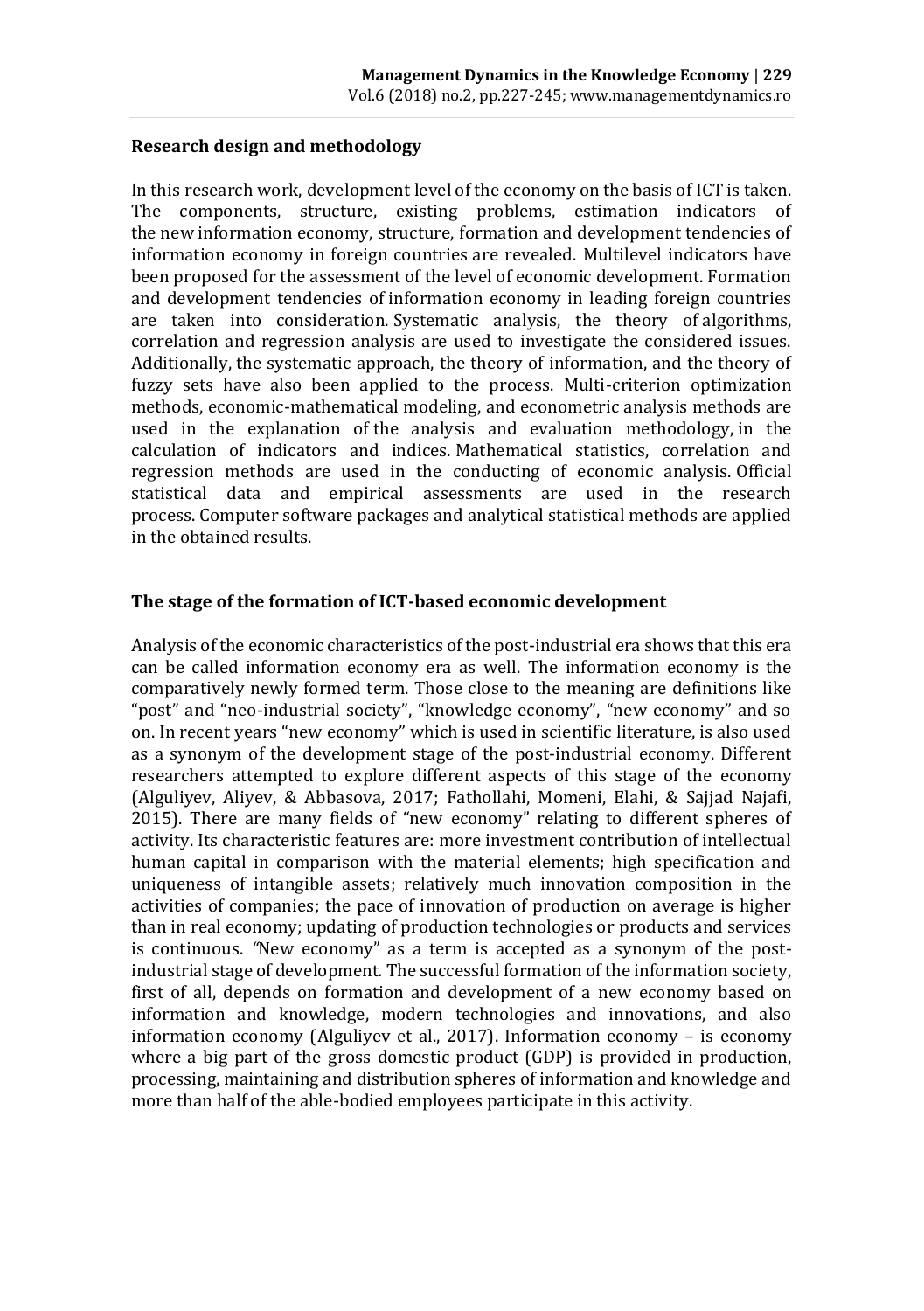*Methodological Aspects of Estimation of ICT-Based Economic Development*

#### **The information economy and ICT development tendencies of various countries**

The U.S. is a leader in the field of formation of the information economy. The U.S. developed comprehensive, multilevel system of national innovation in this area, which can be even regarded as the world standard. The U.S. carried out its implementations in the fields of science and innovation, education, the development of ICT, risk financing, the development of the information economy, which meets requirements of the legal framework, as well as a variety of related activities. Due to the tax regulation mechanisms of American tax policy, the U.S. investment in informatics tools increased by 4 times each decade, and the labor productivity averagely by 2.1 % [\(OECD,](http://www.oecd.org/sti/global-forum-knowledge-economy) 2014).

28 % of all research and experimental-design work in the U.S. (R&D) are conducted with the financial support of the state (European Commission, 2018). The significant role of the state in the formation of information market is associated with a high capital-intensive of the whole software and innovation activity.

The state support for newly established enterprises includes reducing state barriers, ensuring their access to credit resources, preferential tax for small and medium businesses. First of all, the American experience in the information and telecommunication industry should be especially noted in the field of antitrust regulation. Investment of billions of dollars in R&D sphere is strongly influenced by the state monopoly policy.

According to the scale of costs of R&D, logistics and human resources in recent decades, the United States left behind all other countries. In 2011, the total costs incurred by the US to R&D amounted to \$ 499 billion (3.7% of GDP). This amounts to approximately 42% of total cost of research and development of Organization for Economic Cooperation and Development (OECD) member countries (OECD, 2014). Scientific and technical potential of the U.S. is concentrated higher in some states - California, Michigan, Massachusetts, and Pennsylvania.

Israeli high-tech revolution is the basis of the country's economic development. Breakthrough in the field of high-tech in the country was due to the massive import of "human capital". An impact on the world high-tech products market is the characteristic of the Israeli economy. The Israeli government adopted a package of new programs to promote technological innovation. Under the programs, the government-owned insurance company provided investment funds at risk with investment guarantees up to 70% of their initial capital. Thus, the high-tech exports increased by \$ 21 billion in 2011. At the same time, the share of high-tech products in total exports (up to 57% in 2011) increased significantly (IndexMundi, 2018).

Japan Basic Law on the information society came into force in January 2001. According to this law, the state program "e-Japan", which provided conversion of the country into the world's leading information state, was implemented (Aliyev, Shahverdiyeva, & Abbasova, 2016; Li & Gao, 2003). The program particularly focused on investing funds in the creation of networks with high bandwidth applications,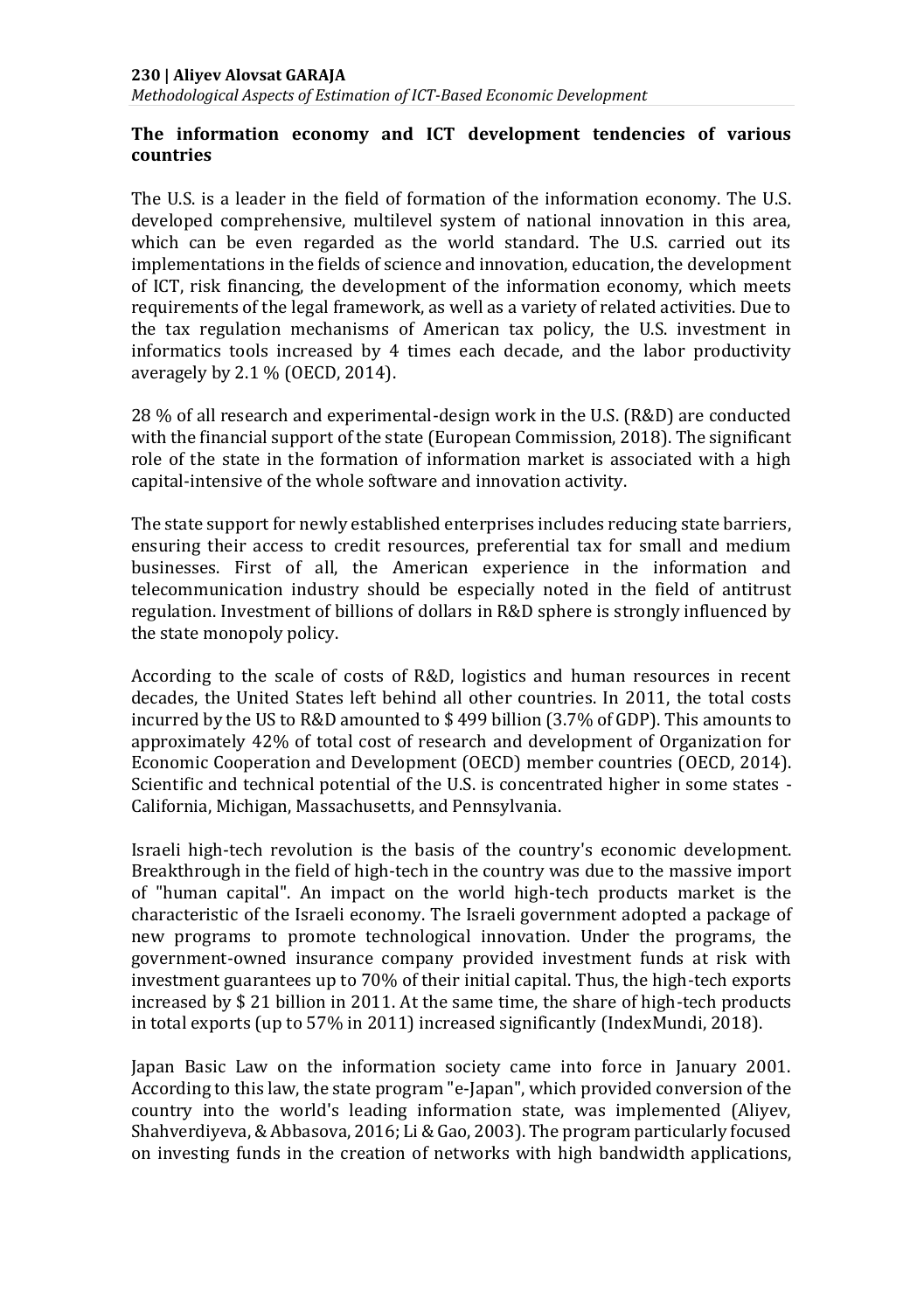R&D, the use of the Internet at the state enterprises, training of more professional human resources, etc. In early XXI century, international competitiveness of Japan is associated with the development of the Internet and overall economic liberalization. The new methods were adopted for GDP measurement, which benefits from software, new technology, services, healthcare, infrastructure and other advantages more precisely.

The Republic of Korea established its national policy for science and technology according to the "general innovation" program. The national innovation system was expected to be the most important factor in the development of the national economy of the country. The development of information areas, such as the production of special displays for digital information transmission, intelligent robots, digital contents and etc. have become a priority of the national economy. The success of South Korea in this field is due to the publicity of telecommunications market. Longterm development strategy of the telecommunications market is to provide highspeed Internet access. The antitrust policy of South Korea contributes to the development of video-information transmission technologies via the Internet. This, in its turn, contributes to the competitive advantages of South Korean manufacturers in the field of mobile devices provided with Internet access (Bock, Field, Zwillenberg, & Rogers, 2015).

According to this indicator Chinese lagged behind the U.S. and Japan. China distinguishes for its highly developed Internet, and it is supported and controlled by the state directly. Including the Internet, information technology, first of all, is developed to present China's export products to the world market. China is the largest export economy in the world. In 2016, China exported \$2.06T and imported \$1.32T, resulting in a positive trade balance of \$736B. In 2016 the GDP of China was \$11.2T and its GDP per capita was \$15.5k (IndexMundi, 2018). The Chinese government supports the distribution of Internet technologies in most advanced areas of industry, in order to improve the management quality and competitiveness efficiency.

India has made significant progress in the development of the information economy. Approximately 4 million people in the country are engaged in the spheres of service, and 340 thousand in computer companies. IT industry of India is specialized in the field of outsourcing and offshore programming (Aliyev, 2013; Techatassanasoontorn, Huang, Trauth, & Juntiwasarakij, 2011). Offshore programming development is fully supported by the government; India increases its budget for training human resources, R&D, and e-commerce to develop information economy. India is considered to be a sufficiently serious competitor for Central and Eastern European countries specialized in the field of offshore programming, as well as Russia.

In the EU countries (Sweden, Finland, Norway, Ireland, UK) implemented a successful model that combines a high level of human capital, innovation and in information and telecommunications infrastructure. Market economies are characterized by a significant influence of the state on the market mechanism and a strong system of social provision.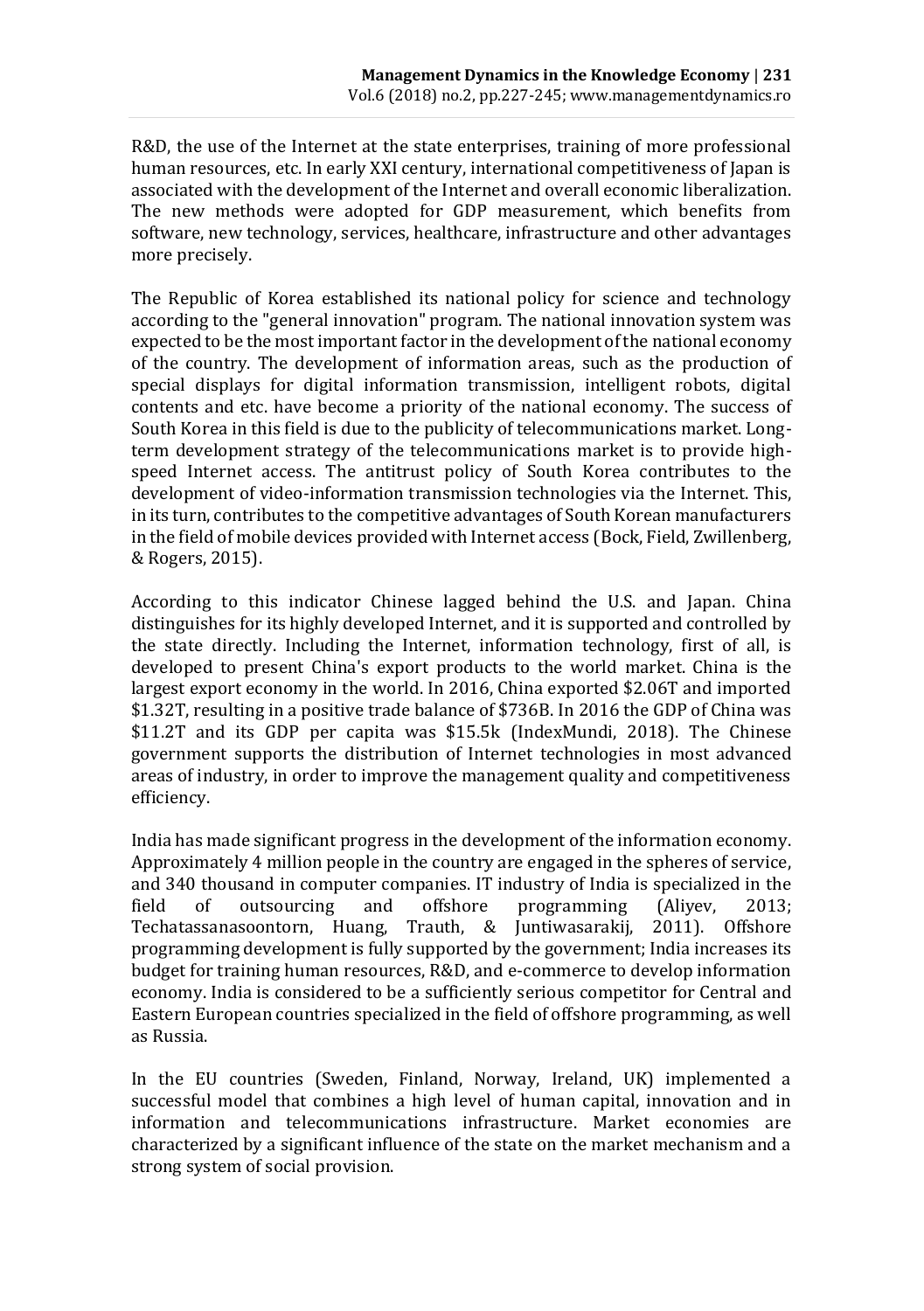*Methodological Aspects of Estimation of ICT-Based Economic Development*

India, South Korea, China, Thailand had some success in improving the educational potential of the country. It was the impetus for the development of knowledge-based industries. Moreover, these countries have been able to go with their goods and services to the global information technology market. At the same time, the standard of living here is pretty low, on the order below the standard of living in Singapore or Taiwan. In these countries the low domestic demand for high-tech products, and hence the level of development of information and telecommunications infrastructure. High qualification and low wages specialists form concurrently advantages of these countries (Aliyev, 2013; Budaeva, 2010).

The analysis of development tendencies of various countries in the formation and development of information economy showed, that ICT infrastructure, national innovation system, the development of scientific and service industries, the export of high-tech products, higher potential of education, high-level specialized human resources, and etc. are the key factors in the formation and development of information economy (Table 1) (UNCTAD, 2017).

| <b>Country or</b><br>country<br>groups      | Development<br>directions                                | Development trends of ICT industry                                                                                                                          |
|---------------------------------------------|----------------------------------------------------------|-------------------------------------------------------------------------------------------------------------------------------------------------------------|
| The USA                                     | Computer hardware<br>and software industry<br><b>NIS</b> | ICT infrastructure, export of hi-tech<br>products and services, human resources<br>and financial support for R&D, tax<br>incentives, antitrust policy, etc. |
| Asia-Pacific<br>countries                   | Computer hardware<br>and software industry               | Human resources, R & D investment,<br>and government regulation                                                                                             |
| Finland,<br>Israel,<br>Singapore            | IT industry                                              | Technology infrastructure, R&D, firm<br>strategies, and capital availability                                                                                |
| China, India,<br>Ireland,<br>Israel, Russia | Software industry                                        | International and domestic demands,<br>national policies, a skilled workforce,<br>technological infrastructure, financial<br>incentives, and R&D investment |
| South Korea                                 | <b>NIS</b><br>Electronic industry                        | Export of hi-tech products and services,<br>higher education capacity, human<br>resources, development industries                                           |
| Japan                                       | NİS<br>IT industry                                       | Higher education capacity, ICT<br>infrastructure, development of the<br>industry, investment for the R & D and<br>human resources, etc.                     |
| Azerbaijan                                  | NİS<br>IT industry                                       | ICT infrastructure, investment for the R<br>& D and human resources, national<br>policies                                                                   |

*Table 1. Information economy and ICT development trends (UNCTAD, 2017)*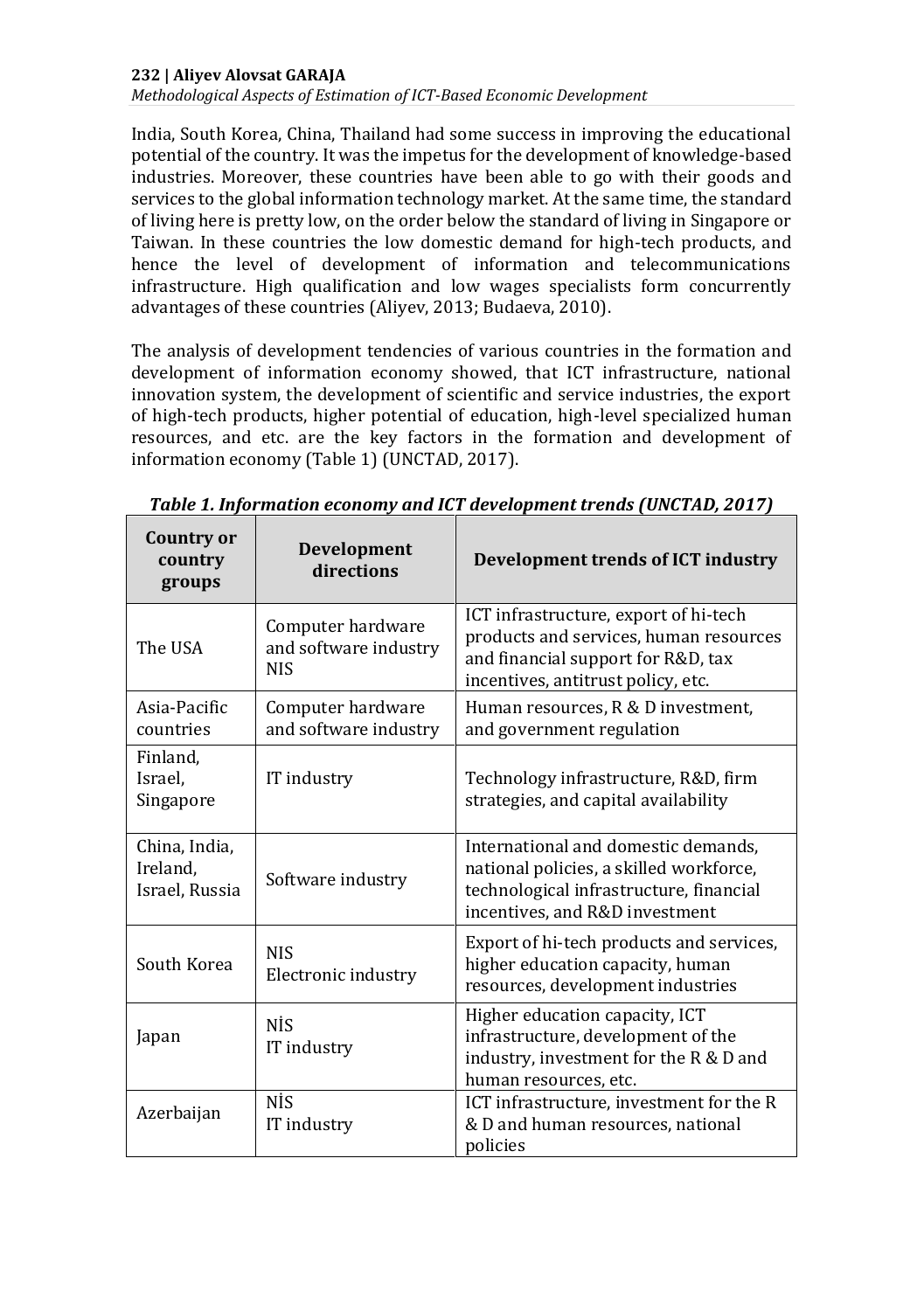#### **The comparative analysis of development tendencies of various countries**

There is no one-size-fits-all path of information economy development in the world. We consider that there are general issues that are important for developing a sustainable information economy. These countries have additional for building their information economies.

The results claim that sustainable information economy is being formed in Azerbaijan. The improvement and further development of the structural economy are required for it. Besides, Azerbaijan needs coherent taxation, ICT, and human capital policies in order to develop a sustainable information economy.

Infrastructural challenges include uneven physical infrastructure development across regions. Infrastructure issues of the workforce are too small. R&D has low expenditures in the ICT sector. The economic growth of Azerbaijan will depend on an increase in investments and improvement in technology and innovation. A good infrastructure is important to facilitate the work in the ICT sector. Ireland is in the leading position with respect to infrastructure development. The Irish government supports the active involvement of the private sector. China is far more advanced than India with respect to ICT diffusion and infrastructure development. China and India are at a similar developmental stage of ICT. In terms of infrastructure development of China can be attributed to a considerable amount of investment, nationwide developmental strategy. The government strongly intervenes and controls also the development of the economy (Techatassanasoontorn et al., 2011).

In India, the service industry of ICT is concentrated around major clusters including Bangalore, Mumbai, Chennai, Delhi, and Hyderabad (IndexMundi, 2018). In these clusters, the infrastructure has been developed to facilitate ICT sector work. In the rest of India, the ICT infrastructure is insufficiently developed. It lowers the national average indicators and poses a barrier to future growth.

Azerbaijan has made steady progress in the development of ICT infrastructure. Azerbaijan can learn some valuable lessons. It must provide continuous investment in ICT infrastructure. It must pay more attention to the effort in establishing a strong technical and human infrastructure. It must promote balanced nationwide ICT development. The development of information economy in many different countries is the criticality of ensuring the supply of a qualified knowledge workforce. The education was made essentially free in Ireland. It ensured the supply of a skilled workforce.

Another unique aspect of the Irish software sector is the close linkage between the academic institutions and industry. China and India have common bases in the supply of skilled workers. Both countries are facing the challenge of skill gaps. The lack of English-speaking proficiency in the ICT workforce is considered one of the biggest disadvantages of China in competing with India. One of the strategies that both nations can leverage is the reverse brain-drain. Each year, a large number of Chinese and Indian college students come to the U.S. and other developed countries to pursue advanced degrees and careers. Therefore, it is important for India and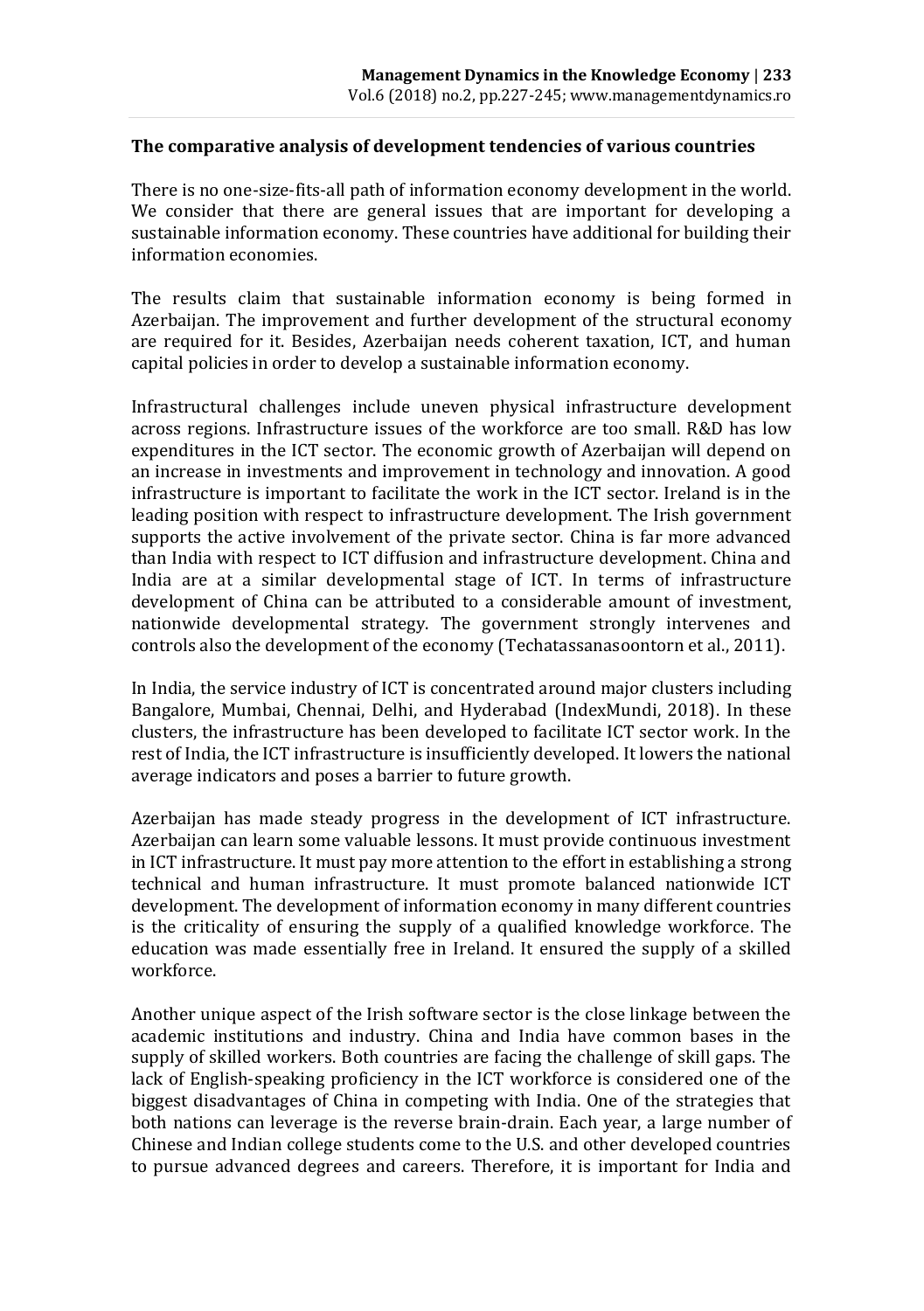*Methodological Aspects of Estimation of ICT-Based Economic Development*

China to turn the brain-drain into a brain-gain. The challenges China and India are currently facing valuable lessons for Azerbaijan. And Azerbaijan needs to improve the quality and quantity of IT workers, the country must support the growth and value-added contribution of its IT industry. Azerbaijan carefully evaluates the global market trend and its distinctive characteristics to define its own developmental path.

#### **The situation of economic development on the basis of ICT in Azerbaijan**

The national development model is adapted to analyzed development trends of advanced countries. Azerbaijan is a country with emerging economy in Europe and Central Asia. In the region, it has experienced substantial economic growth during the last decade. Azerbaijan has been actively seeking ways to develop its ICT sector. It attracts foreign investment, foster domestic entrepreneurship, and raise its competitive position.

ICT sector in the country was declared a priority in recent years, and many largescale projects are implemented in this regard. That is why, according to some development indicators, Azerbaijan left behind some leading countries. "The Global Information Technology Report 2014", developed by the World Economic Forum, rated Azerbaijan 49th among 148 countries for its "Networked Readiness Index", which reflects the development of the countries in the field of information technology (World Economic Forum, 2014). Azerbaijan was rated 56th last year. According to this table, Azerbaijan left behind even some leading countries.

It maintains its leading position in the CIS. It is being rated 59th for the number of Internet users per 100 people out of 148 countries, and 46th for the number of Internet subscribers. In addition, due to the innovative ability of the companies, Azerbaijan rated 35th in the world and 1st among CIS. Currently, there are about 1 million Internet users in Azerbaijan 50% of which is broadband users (World Bank, 2014).

Recently, ICT sector has become leading and dynamically developing an area of the economy. Over the years, investment in the industry amounted to approximately \$ 2.5 billion. The mobile network has been expanded. The 4G technology was introduced in the country in 2012. There are 110 mobile subscribers per 100 people in the country. Internet channel capacity increased by 12.9 times in last five years and reached 200 Gbit/s, and the size of the Internet services market increased about 4 times (World Bank, 2014).

On February 8, 2013, the first telecommunication satellite of the Republic of Azerbaijan "Azerspace-1" was launched on the orbit, which is the highest technical achievement of the country since its independence. Commercial exploitation of the satellite started, which is capable to provide Europe, Middle East, Central Asia and African countries with telecommunication, Internet, television, and radio broadcasting services.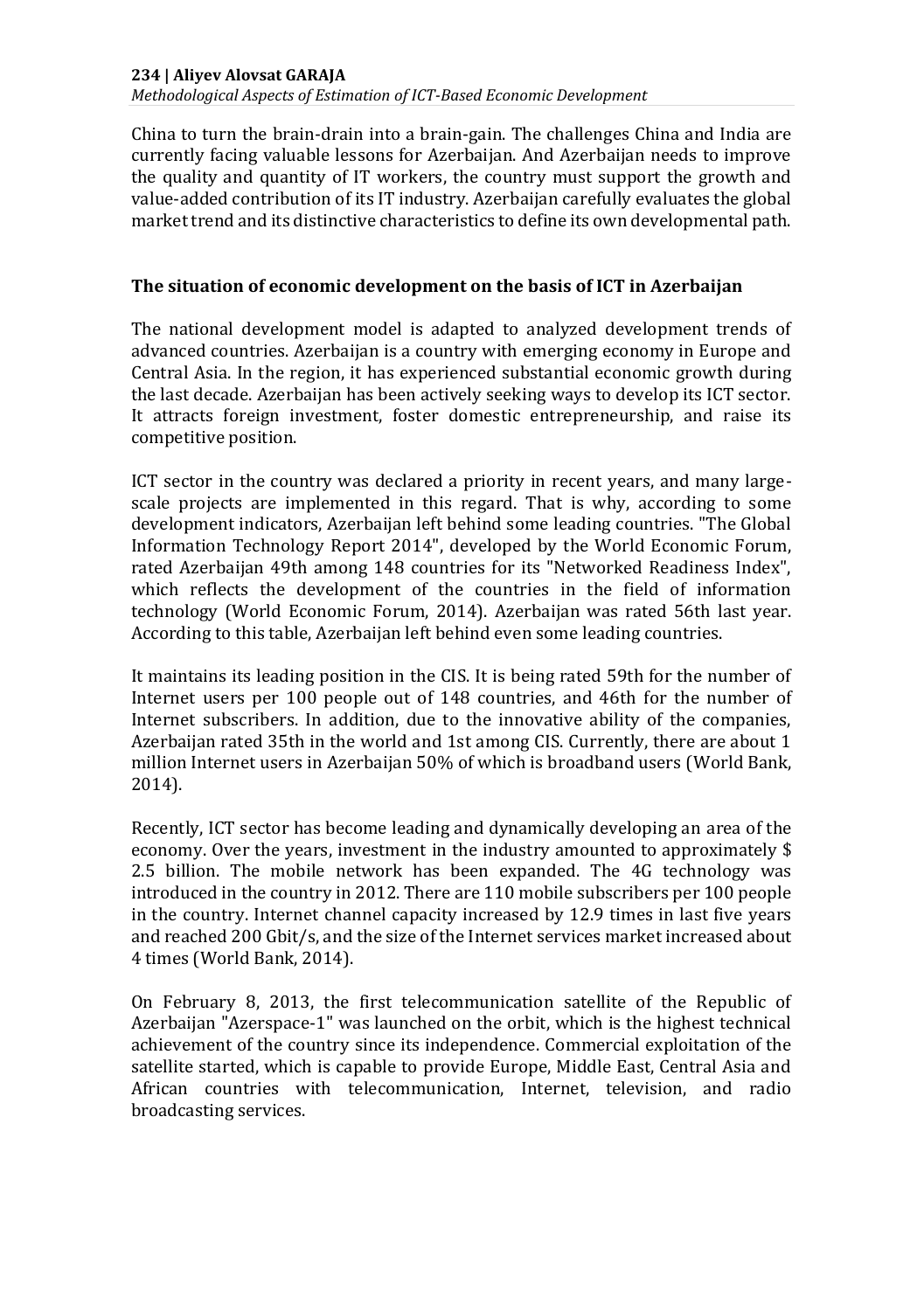"Electronic-State" project is carried out in the country successfully, the use of electronic signatures is expanded. "E-state" portal (www.e-gov.az) was launched in order to provide information exchange among information systems of government agencies and to ensure e- services through "single-window" principle. 179 electronic services submitted by 30 state agencies are available for the users. At the same time, service centers "ASAN Xidmat" are organized to provide comfortable and higher quality services to citizens from a single location, with the use of modern innovations, which is highly appreciated by many international organizations and universities, and became the brand of Azerbaijan. High-specialized human resources are trained in ICT to expand national capacity. State Fund for Development of Information Technology and "High-Tech Park" have been established in the country to provide developed and competitive innovative ICT industry with high export potential (Ministry of Transport, Communication and High Technologies of the Republic of Azerbaijan, 2018). These new bodies will contribute to strengthening the economy of the republic of Azerbaijan, attracting foreign investment and expanding ICT products, and so on. Never use letter spacing and never use more than one space after each other.

#### **Comparative analysis of measurement methods of the level of information and knowledge economy**

The review analysis of scientific literature in which existing methods, indicators, and indices are analyzed, is carried out in order to estimate the formation and development level of information and knowledge economy. For this purpose, 122 articles of the US authors, 104 of the English authors, 85 of the Chinese authors, 41 of the Austrian authors, 28 of the Canadian authors, 21 of the German authors etc. which are included to Thomson Reuters base and published in 2010-2017, are round-reviewed.

There are different indices characterizing information and knowledge economy found in scientific literature (UNCTAD, 2017): 1) Economy index, 2) Digital economy and Society index, 3) Global competitiveness index, 4) Global creativity index, 5) Global innovation index, 6) Global ownership index, 7) Technological readiness index, 8) Economic stimulation and institutional conditions index, 9) Poverty and unemployment index, 10) Knowledge index, 11) Knowledge economy index etc.

A separate analysis of these indices shows that the information that provides their structure and content are different. In particular, the elements of economy index (Greenberg, 2015; Makarov & Blatova, 2014; Sudarkina, 2016) include 1) organizational effectiveness and human resources (14 indicators), 2) competitiveness and creativity development of economic structure (11 indicators), 3) ICT infrastructure (8 indicators), 4) innovation (10 indicators). One of the measurement indicators of information and knowledge economy (IKE) is the investment in KE. Experts at UNO OECD evaluate the investment in knowledge as a collection of national expenses for education, R&D and software (Tkachenko, Rogova, & Bodrunov, 2016). The USA (6,6% of GDP) is a leader for this indicator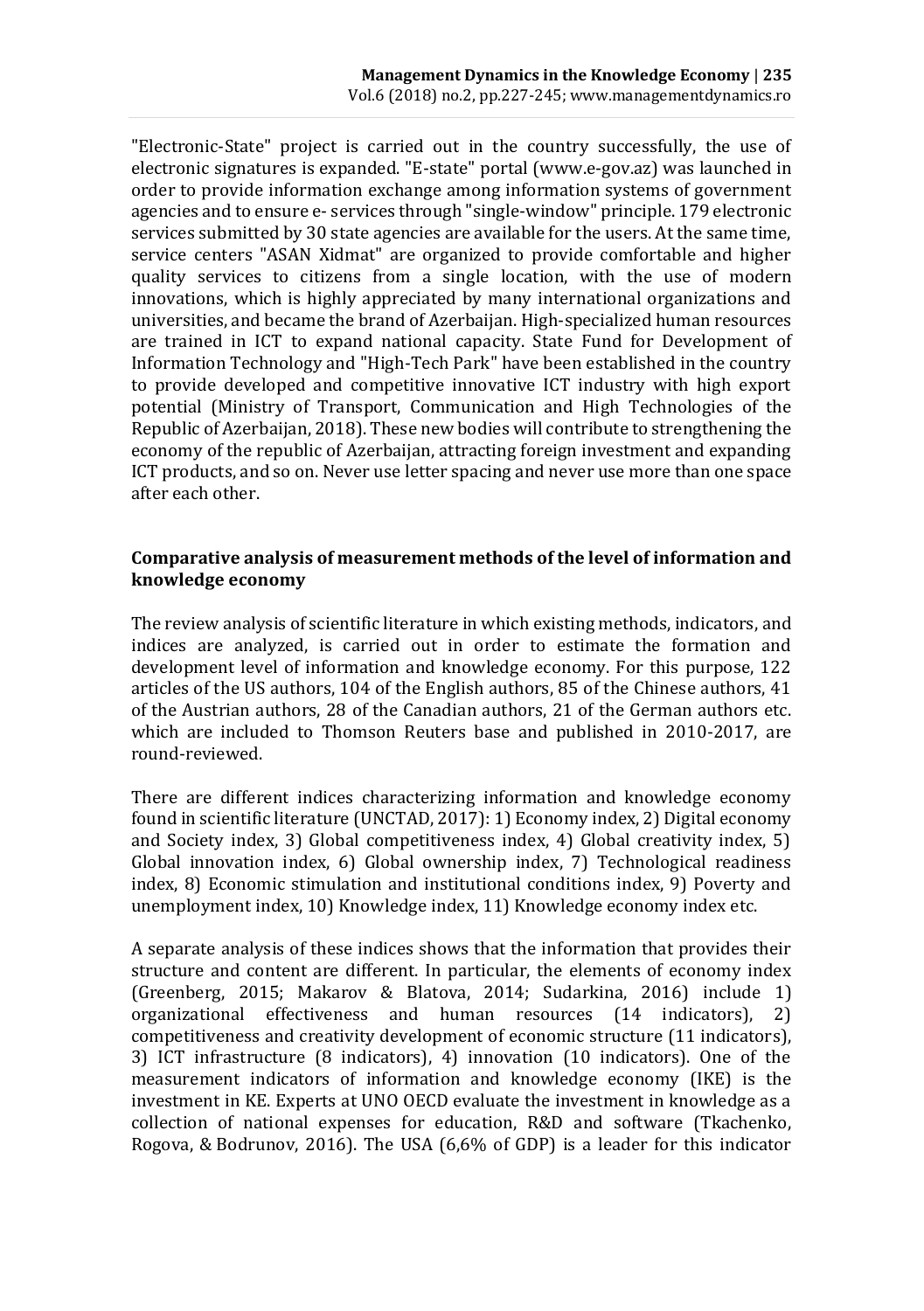*Methodological Aspects of Estimation of ICT-Based Economic Development*

[\(OECD,](http://www.oecd.org/sti/global-forum-knowledge-economy) 2014). Of course, this indicator can't reflect the conditions of IKE completely and correctly.

According to the method of European Commission (2013) readiness of formation of IKE in the country is calculated on the basis of the Global economy index (GEI).  $GEI = A*TeC + B*SISI + C*MeC$ 

Tec – technological subindex, GISI – State institutional subindex, Mec – subindex of Macroeconomic conditions. A, B, C are the mass ratio of the proper indices and they meet these requirements:

 $A + B + C = 1$ ,

according to EEC it is accepted that  $A = 1/3$ ,  $B = 1/6$  C =  $\frac{1}{2}$ . It should be noted that proper indicators impact on the formation of each subindex. Proper indicators impact on the formation of each subindex. According to a different approach this kind of information base is used in Kazakhstan to evaluate KE level (Ivan, Ciurea, & Zamfiroiu, 2014; Yusuf, 2015): 1) quality of economic regulation, 2) the degree of execution of laws, 3) Royalty and license fees, 4) Publications in scientific and technical journals, 5) Number of patents, 6) The average duration of education, 7) Secondary/higher education coverage, 8) Number of phones/computers, 9) Number of internet users (per 1000). 2013-year method of Russian Statistics Committee under calculating of the part of high technology and science-intensive sector products (SIP) in GDP (Federal State Statistics Service, 2014) is based on the following: HTI – total extra income on high technology economic activity, SII – total extra income on scienceintensive activity, TEI – total extra income on all economic activity  $SIP = (HTI +$ SII)/TEI

Calculating an integral indicator of IKE can also be implemented on the basis of relevant statistic report indicators (ITU, 2015).

 $X_1$  –the expense on research and development, m/person,  $X_2$  – the volume of innovative product,  $X_3$  – the volume of innovative product for export,  $X_4$  – ICT expenses.

In this case, in addition to the per capita indicators, ratio and structural indicators are also taken into account.

Structural indicators.  $X_5$  – specific weight of high innovation product,  $\%$ ,  $X_6$  – the specific weight of organizations using internet,  $\frac{1}{2}$ ,  $X_7$  – specific weight of computers with internet access, %.

Ratio indicators.  $X_8$  – researcher project staff per 10 thousand employees,  $X_9$  – researchers per 10 thousand economically active people,  $X_{10}$  – costs of technological innovation per 1 employed person,  $X_{11}$  – the number of patents per 100 researchers. Constituent elements of knowledge and knowledge economy index suggested and applied by the World Bank (WB) can be given as in figure 1.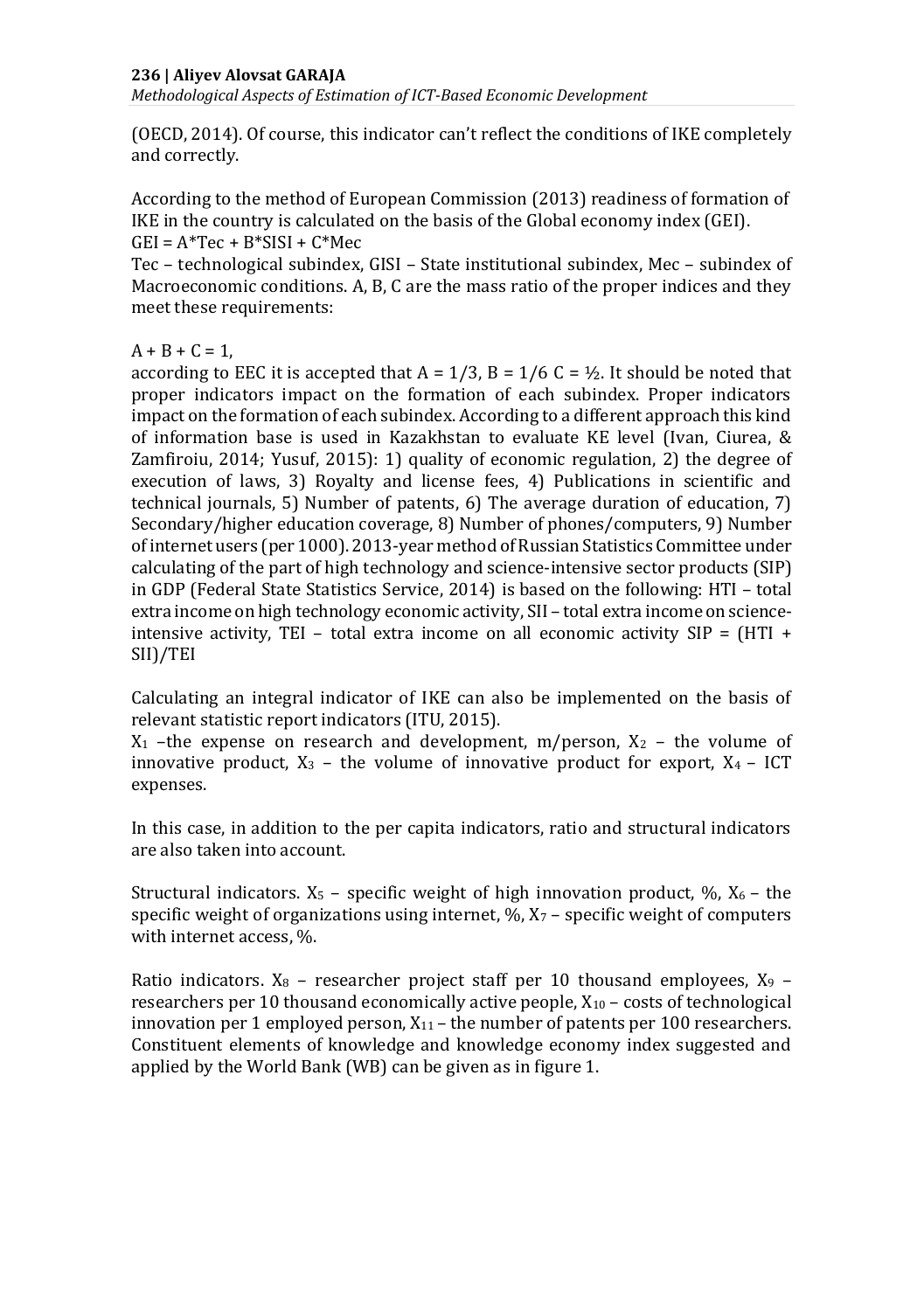

*Figure 1. Formation structure of knowledge and knowledge economy index*

Knowledge economy index is a complex indicator. It is developed by the proper department of WB since 2004. Formation and Calculating of the index are implemented on the basis of methodology of the World Bank.

A rating of 109 content and quality indicators in 4 groups from 146 countries in 2012 was calculated (ITU, 2015; World Bank, 2006). In the I group, indicators like 1) economic development conditions, 2) economic, legal environment, 3) quality of regulation, 4) development of business, 5) initiatives, 6) society's ability to use knowledge are used in the formation of subindex of economic and institutional conditions. In the II group education level, literacy indicators, attitude to education are taken into account in calculating of the Educational index. NIS level, research centers, universities, techno parks, scientists, patents, scientific journals are accepted in calculating of the Innovation subindex in the III group (Alguliyev et al., 2017; Shahabadi et al., 2016). Information such as ICT level, regional infrastructure, information broadcast is required in calculating of ICT index in the IV group. The countries in each indicators group get 1-10 points. 2 common indices are calculated according to methodology:

1) KI – knowledge index. KI is an average of the 3 indices. KI =  $(EI + II + ICT)/3$ ; 2) $KEI$  – knowledge economy index. KEI is accepted as an average of 4 indices. KEI =  $(EI + II + ICT + KI)/4, 0 \leq KI \leq 1, 0 \leq KEI \leq 1.$ 

The main group indicators of knowledge economy index include research, development and innovation, technical profession education and instructions index, pre-higher school education subindex, higher education, ICT as the components of Knowledge index. Functional alignment of indicators is realized in 1) economic, 2) technological, 3) social, 4) state directions. As we can see, the country has an average position among the groups of countries approximately analyzed in the assessment from different aspects, on the basis of different indices. And this confirms one more time that still many unused potential opportunities exist in the country.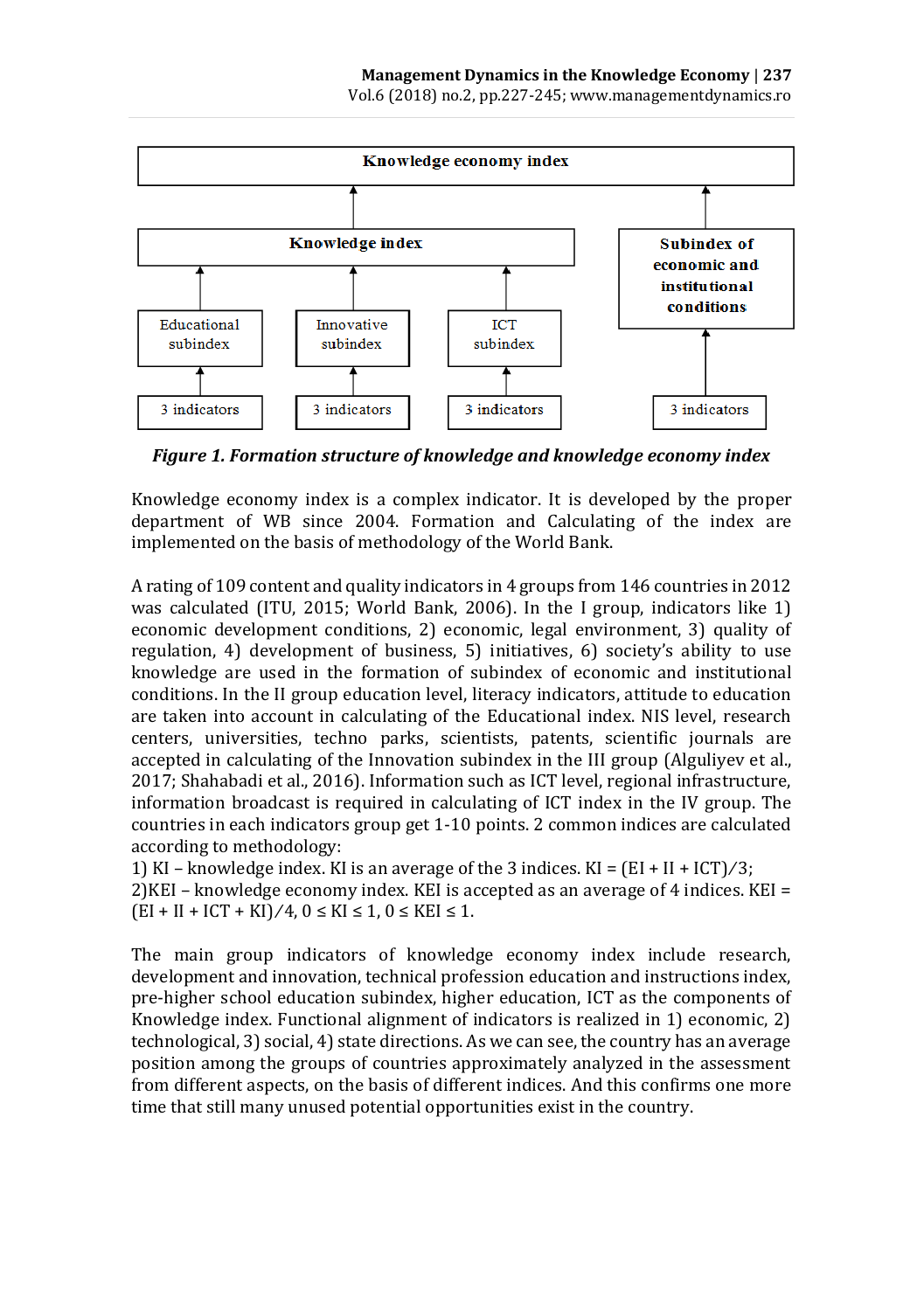#### **The characteristics of regional and sectorial approach to the assessment of the level of IKE**

Analyses show that different approaches, indicators, methods, indices etc. exist in the assessment of IKE level. There's disunity in the conduct of comparative analyses. The base groups that will be chosen for comparison don't completely meet the requirements, regional characteristics. That's why during economic analysis of the condition of the formation of IKE it's suggested that from the functional point of view economic development stages should be accepted as agrarian, industrial, information, knowledge, smart technologies.

Besides, guiding developed countries (G7, G10, G20), Post-soviet, former USSR, CIS countries, regional countries, developing countries, countries with similar conditions will be included into the group of the countries chosen for comparative analyses and assessments (Lopez-Leyva & Mungaray-Moctezuma, 2017; Svarc & Dabic, 2017). From this point of view, in particular, countries such as the USA, Great Britain, Germany, France, Italy, Canada, Japan, China, Russia, India, Korea, Turkey, Switzerland, Sweden, Austria, Iran, Malaysia, Singapore, Israel, Ireland, Pakistan, Hungary, Bulgaria, Kazakhstan, Ukraine, Azerbaijan, Belarus, Uzbekistan, Georgia and Armenia are added to the group of the countries chosen for comparison. At the same time, regional levels of the country as Baku, Nakhchivan, Karabakh – Shusha, Sumgait, Mingachevir, Shirvan, Lankaran, Guba, Shamakhi, Gabala, Shaki, and Ganja are accepted as economic-administrative division.

For conduction of economic analyses in a more compact area reconciled to each other, sub-sectors of IKE can also be classified. Taking this into account, sectorial classification of Information and knowledge economy can also be formed as following: Internet; Software engineering and automatization technologies; Digital contents; IT-service, telecommunication; Computing and e-industry; Creative content and digital media; Electronics sector; Military industry; Aerospace and aircraft industry; Management services; Bio, Nano and high technologies; Business and industrial services;

Pharmacology and medical industry; Environment and ecology; Optical industry; Transport and communication; Energy sector; Chemicals and oil chemistry; Scientific research and experimental design works; Scientific technological-intensive service sectors; Education; Media sector.

It should be noted that while carrying out analyses by this division spheres of the Traditional economy shouldn't be forgotten, either. That's why although Agriculture, Industry, Metallurgy, Transport, Construction, Oil-gas, Energetics, Natural resources etc. belong to Traditional spheres they also can be included into the sectorial classification of Information and knowledge economy. Besides, science-intensive sub-sectors of traditional economy spheres and newly formed economic spheres should also be included in the analysis process: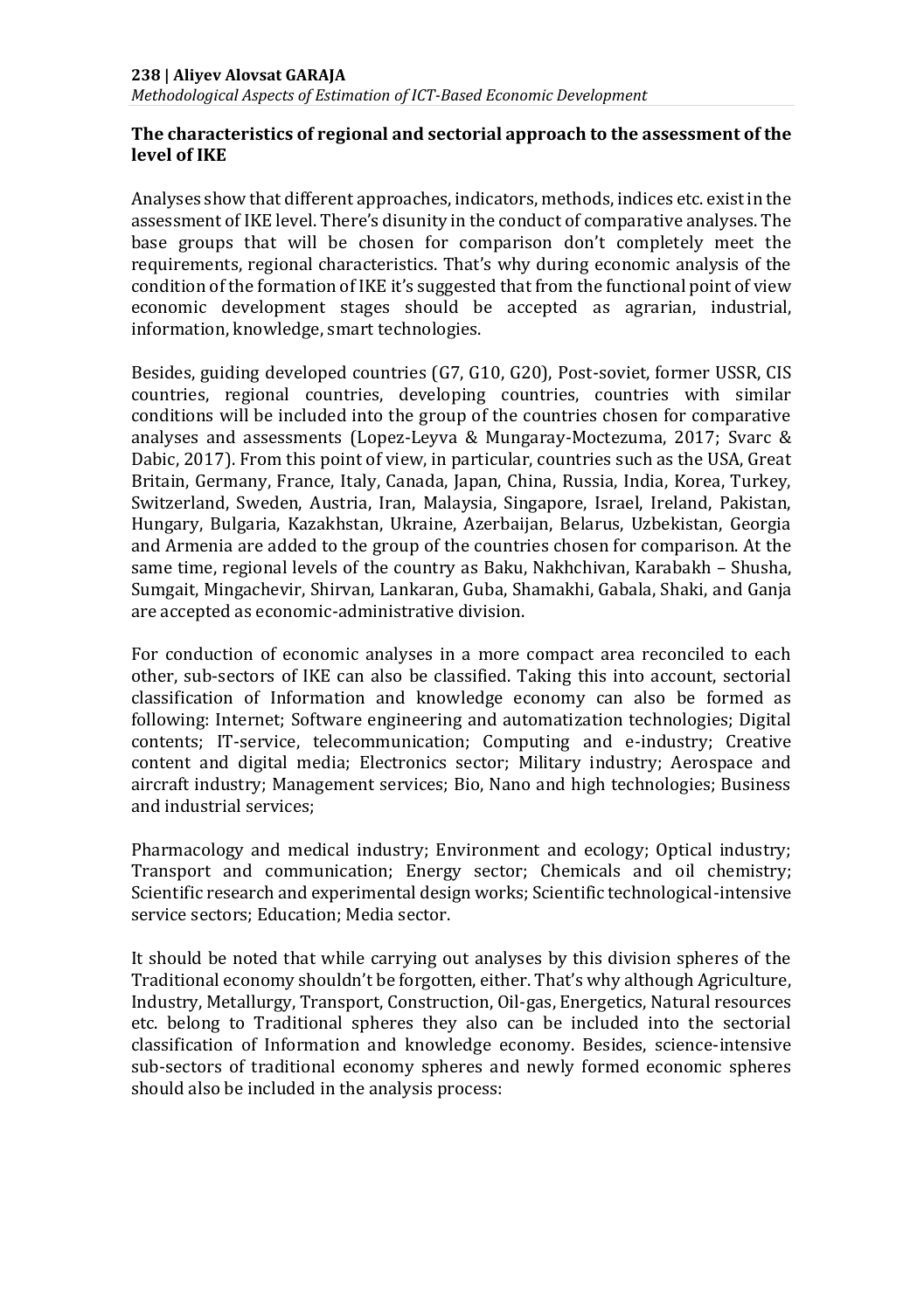Information-communication technologies in management, production and service processes technologies, irrigation and cultivation technologies, marketing and sales technologies, know-how technologies, innovative technologies, smart technologies.

#### **Calculating of GDP forming by information and knowledge**

To calculate GDP forming by information and knowledge in any country the following marking and methods are suggested.

- 1. Production and service sectors according to official statistical reports of the country- $i = 1, 2, \ldots, n$
- 2. GDP of the  $i<sup>th</sup> sector GDP<sub>i</sub>$
- 3. GDP of the i<sup>th</sup>sector forming by the industrial production GDPI<sub>i</sub>; GDPI<sub>i</sub> = I<sub>i</sub>\*GDP
- 4. GDP of the i<sup>th</sup> sector forming by the service production GDPS<sub>i</sub>; GDPS<sub>i</sub> = Si<sup>\*</sup>GDP
- 5. GDP of the i<sup>th</sup> sector forming by the information GDPIn<sub>i</sub>; GDPIn<sub>i</sub> = In<sub>i</sub>\*GDP<sub>i</sub>
- 6. GDP of the i<sup>th</sup> sector forming by the knowledge GDPK<sub>i</sub>; GDPK<sub>i</sub> = K<sub>i</sub>\*GDP<sub>i</sub>
- 7. GDP of the i<sup>th</sup> sector forming by the technology GDPT<sub>i</sub>; GDPT<sub>i</sub> =  $T_i$ <sup>\*</sup>GDP<sub>i</sub>

$$
0\leq \{I_i\,,S_i\,,In_i\,,K_i,T_i\}\leq 1
$$

 $0 \leq (I_i + S_i + In_i + K_i + T_i) \leq 1$ 

Weight ratios –  $I_i$ ,  $S_i$ ,  $In_i$ ,  $K_i$ ,  $T_i$  are determined on the basis of expert assessment. Their impact on GDP can be assessed in two ways: 1)indirectly by impacting management, organizing, decisions; 2)as a shopping object of technology, information, knowledge or as the last product, technology, service, innovation (Alguliyev et al., 2017; Lopez-Leyva & Mungaray-Moctezuma, 2017; Shahabadi et al., 2016; Svarc & Dabic, 2017).

So, GDP formed by industry, service, information, knowledge, technology across the country (SIGDP, SSGDP, SInGDP, SKGDP, STGDP) will be calculated as follows: 1) country total GDP – TGDP =  $\sum_{i=0}^{n} GDP_i$ 

2) by the industrial production across the country SIGDP =  $\sum_{i=0}^{n} GDP_{i}$ 

3) by the service production across the country SSGDP =  $\sum_i GDPS_i$ 

4) by the information production across the country SIGDP =  $\sum_i GDPIn_i$ 

5) by the knowledge production across the country KIGDP =  $\sum_i GDPK_i$ 

6) by the technology production across the country TIGDP =  $\sum_i GDP_i$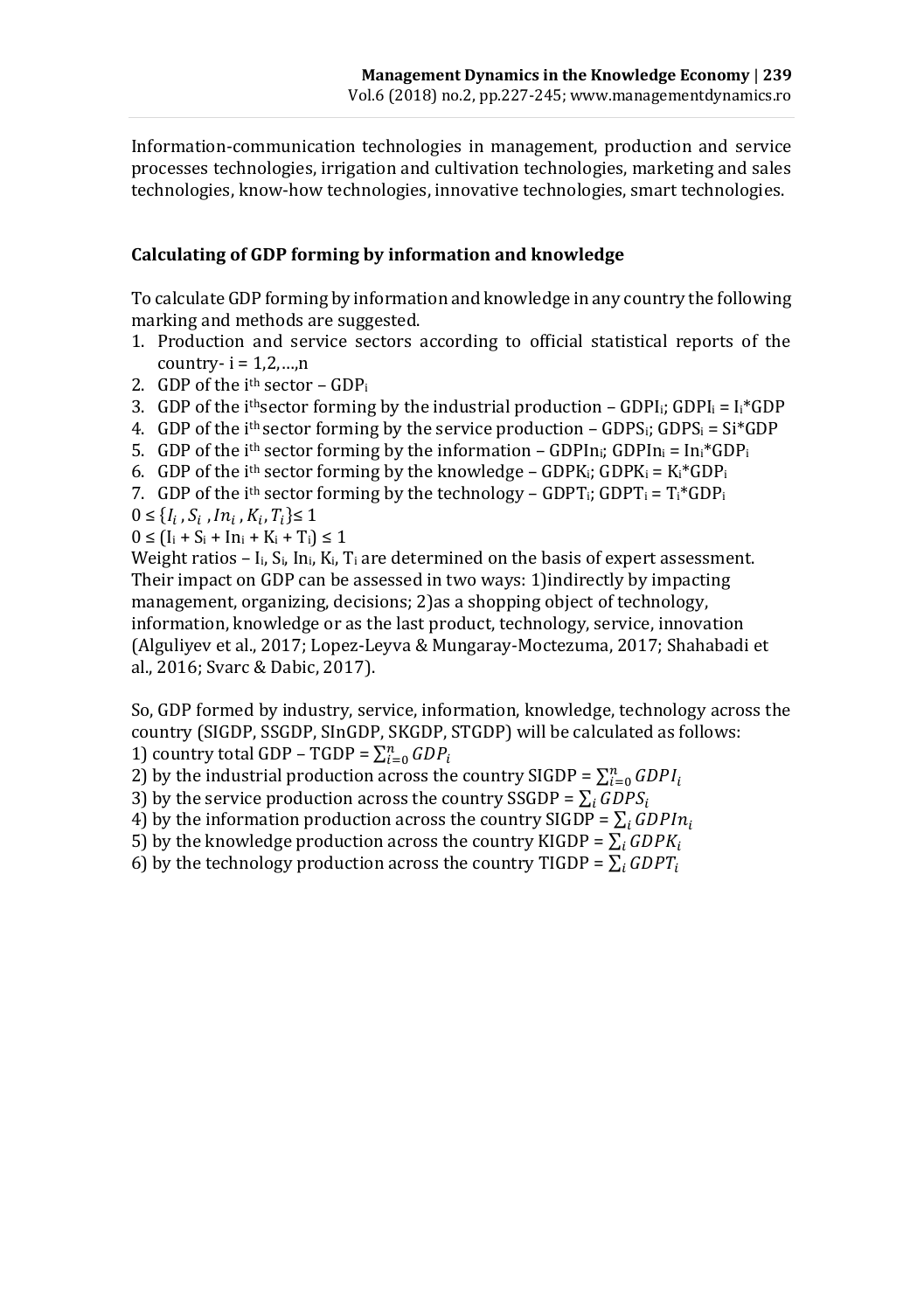#### **Indices and subindices forming a composite index of information and knowledge economy**

Forming of Composite index information and knowledge economy (CIK) is suggested by indices shown in figure 2.



*Figure 2. Indices forming a composite index*

The observations and analyses show that the number of content of subindices and indicators that impact forming those sectorial indices can be expressed as follows:

- 1. The content of index of formation of the information society (FIS) 13 subindices and indicators
- 2. Indicators that impact index of development of science and education (DSE) 9 indicators
- 3. Components of the index of formation of national innovation system (NIS) 13 subindices and indicators
- 4. Factors that impact index of technical and technological and transport infrastructure (INF) – 5 subindices and indicators
- 5. Indicators of the index of the efficiency of macro-economy and business environment (ECO) – 12 subindices and indicators
- 6. Components of the index of stability and dynamic of the public-social and legal environment (PSE) – 6 subindices and indicators
- 7. Factors that impact index of sustainability of socio-cultural and ecological environment (SEE) – 8 subindices and indicators
- 8. Indicators forming an index of protection of intellectual property (PIP) 5 subindices and indicators
- 9. Factors that impact index of the labour market and guarantee of skilled personnel (LMP) –7 subindices and indicators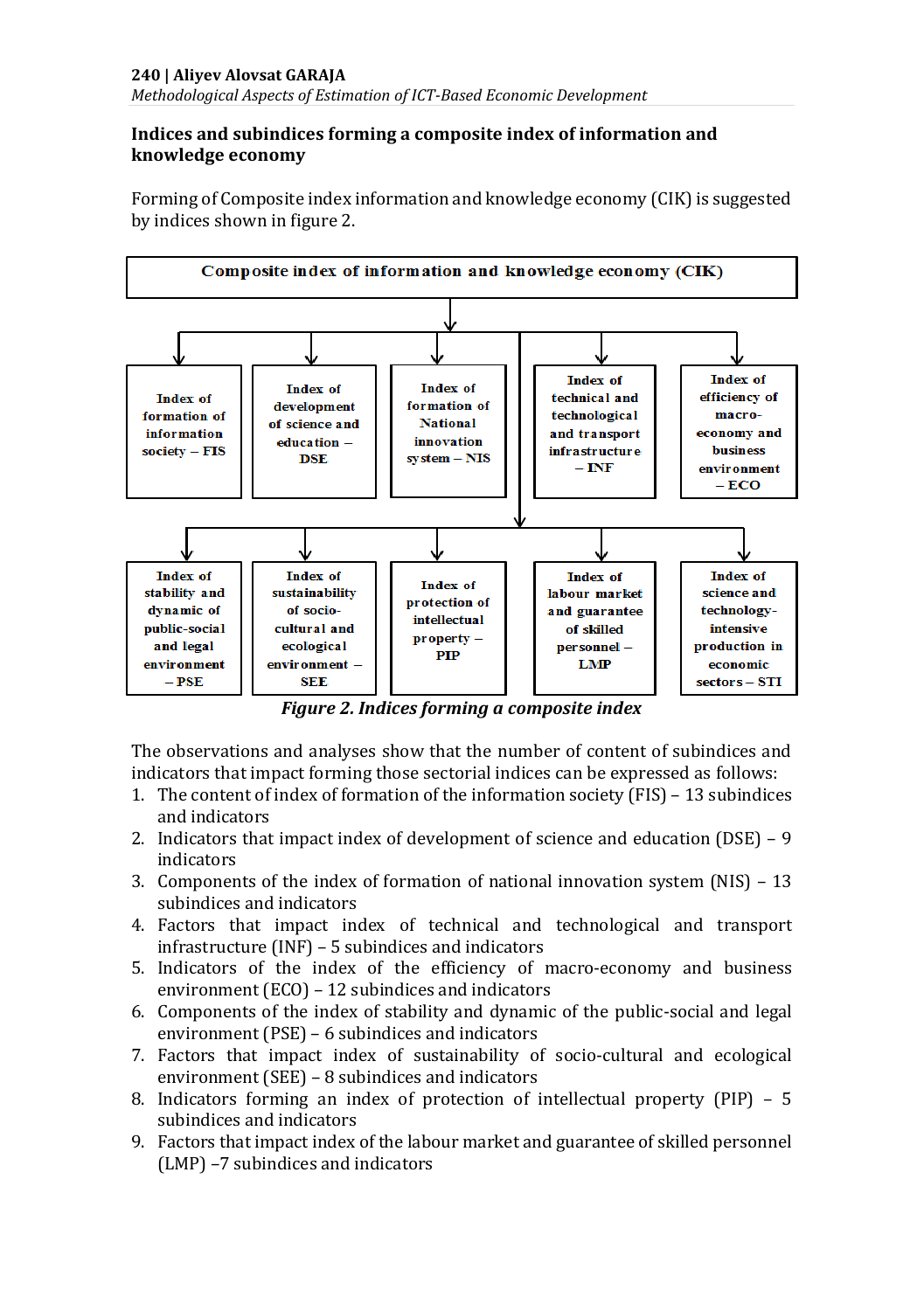10.Indicators forming an index of science and technology-intensive production in economy sectors (STI) – 5 subindices and indicators.

#### **The scientific-methodological basis of development of the system of composite indices on a comparative assessment of IKE**

The structure of the system of composite indices (SCI) is suggested in multilevel form. The main level integratively reflects all the lower coming after it and the parameter which characterizes it is called composite index of IKE (IKC). Composite index forms as a result of the assessment and have a leading position in comparative analysis. So that it's as a result of this value that IKE gets proper ratings. Each subindex is evaluated in the [0,10] scale. Weight ratios as first are accepted as 1. The composite index is accepted as the sum of subindices and varies between [0,100]. Besides, calculating of a composite index of IKE can be also functionally noted as follows:

IKC = F(FIS, DSE, NIS, INF, ECO, PSE, SEE, PIP, LMP, STI). F expresses dependence form of the composite index from other indices. Thus it can be noted that scientificmethodological basis of development of composite indices system on a comparative assessment of IKE consists of the following:

• Composite indices are a useful indicator for assessment, analysis, and comparison of development level of society, economy.

• Composite index and indicators form due to a combination of separate indicators measured on the basis of multidimensional criteria.

• Composite index although not directly, but indirectly allows to evaluate the efficiency of IKE, gives ground to conclude on its role in the society, the extent of its part.

• To form composite index, the values of the indices above are suggested to be taken as a basis.

• The following can be noted on the assessment of indices and subindices:

• Average numbers, expert assessment, weight ratios, proper econometric and statistical methods will be used in the calculation of new indices and subindices. Indices, subindices and indicators system on a comparative assessment of IKE is divided into different hierarchical levels.

• The 1st national level consists of a composite integrative index of IKE, firstly 2nd level consists of 10 indices, 3rd level – 83 subindices and indicators, 4th level – 320 indicators of macro/micro nature. Indices and subindices of the 1st, 2nd and 3rd levels are determined on the basis of both expert assessment and the parameters forming the next level.

• 4th level indicators include both official statistics and other external and internal indicators. 4th level indicators mostly serve as a basis for determination of the 3rd and 2nd level subindices by experts. In this case, absolute indicators and their concrete values are used. The approach here is different and can be realized individually in accordance with every concrete situation.

• Indicators system on a comparative assessment of IKE can response to complete provision of the aim in the assessment of the activity of IKE both in regional and international levels.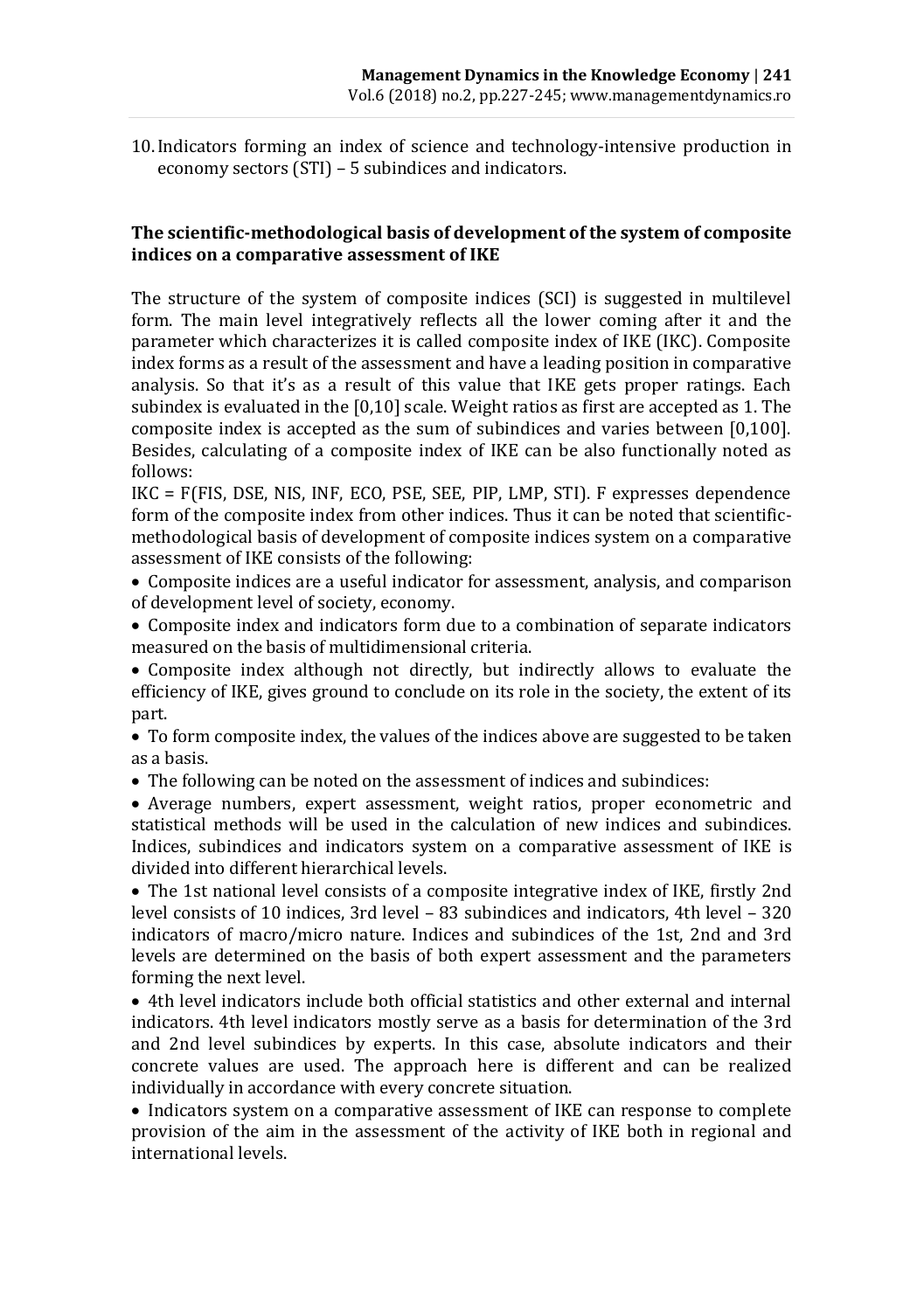• The indices and indicators system suggested in such comparative assessment, being a successful model, can meet existing modern requirements in the assessment of the activity of a separate region in Azerbaijan.

• Composite index in the interval [0,100], all 1st level indices and 2nd level subindices in the interval [0,10] have "monotonous increase" characteristics, i.e. the increase of the values shows better conditions while the decrease shows worsening of the conditions.

### **Practical importance, implementation and application of results**

The economic analyses, summaries, recommendations are given, also methodologies, indices, indicators, criteria, models, methods suggested in the article can be used in different management levels, central executive structures, production and service sectors, development of state programs and strategies, development of action plans. The applied management methods can be used in the activity of different innovative structures. The practical significance of the work is that scientific-practical results achieved on the basis of the suggested methods and models allow increasing of the quality efficiency of the activity results of different management and production and service structures.

The results of the work are regularly used in the development of the indicators system of ICT sphere, implementation of the National Strategy for ICT, State Programs on Socio-Economic Development of Regions and Poverty Reduction.

The scientific-theoretical and practical results of the article can be used in the relevant central executive structures of the Republic. The effective implementation of the suggested models, methods and mechanisms is possible and can create additional opportunities for increasing efficiency in new economic management, diversification, and reconstruction of the economy, the formation of the non-oil sector.

#### **Conclusion**

Research gives reason to note that most of the viewed indices can't apply the assessment of economy comprehensively. Besides, it should be noted that composite and other complex nature indices are one of the trusted and accepted means allowing to analyze and present the whole characteristics of the countries and their economy. That is why the rules, methodology, and requirements of creating composite indicators of influential organizations, different methodological approaches proven in practice should be used effectively. The development and improving the composite indices implementing the accurate and precise assessment of the development level of the economy based on the information and knowledge on a regular basis is the requirement of the modern era. Besides, it is also important to take into account information and accountability characteristics of the organizations operating in the information and knowledge sectors. The essence of the approach reflecting regional and sectorial features is explained by taking these requirements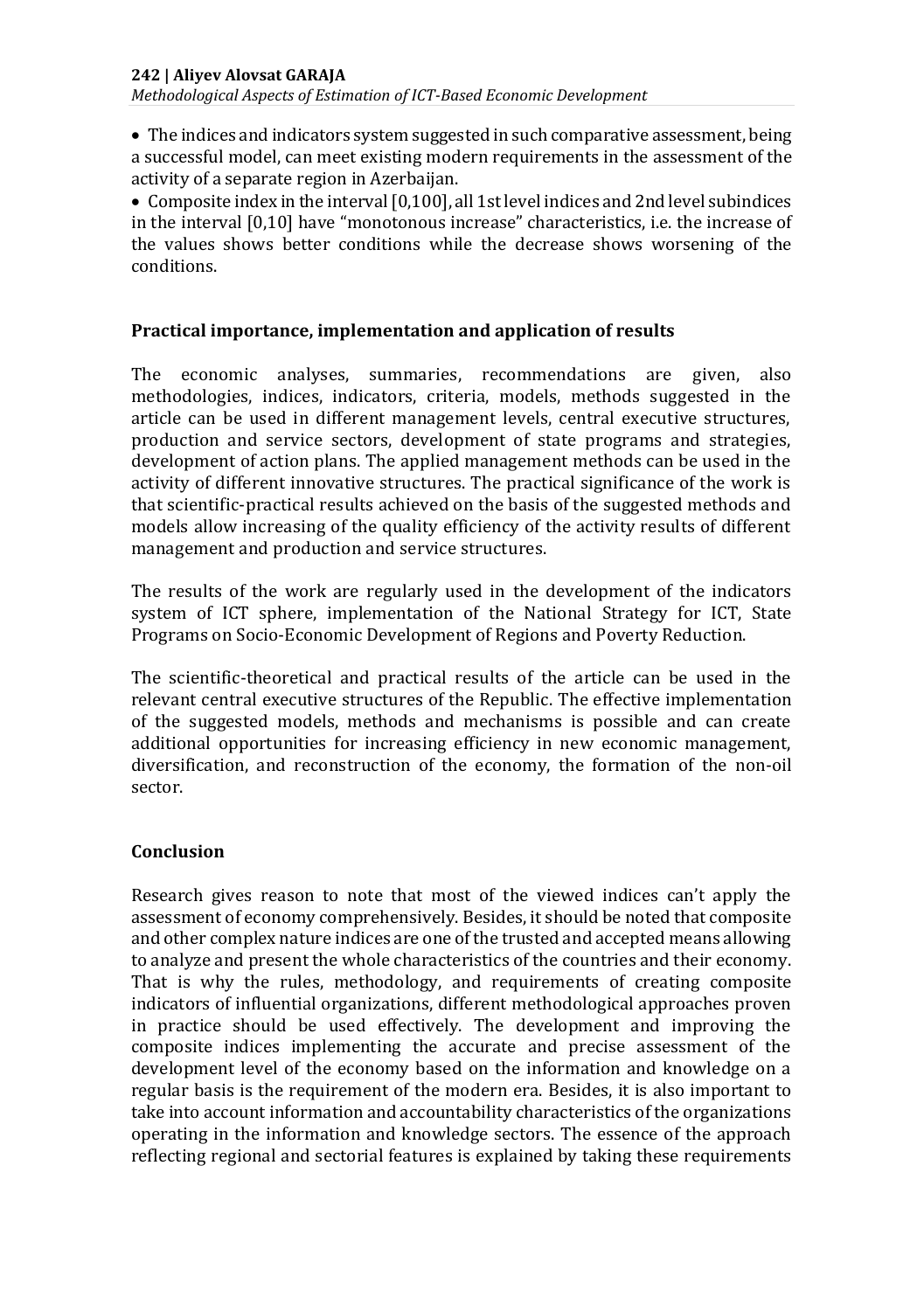as the main. According to this approach, the calculation method of GDP forming information and knowledge is suggested. At the same time the quantitative and qualitative content of the composite index of information and knowledge economy, the other indices, subindices and indicators forming it is explained. The stages of explaining and calculating of indices allow to use them as real analysis, planning, and forecasting mechanisms in the future.

The studies prove, that establishing efficient information infrastructure based on free and healthy competition of telecommunication market, the development of ICT sector, including the high-tech sector and the services, investing to R&D and hightech institutions, expansion of the export of high-tech products, computer literacy of the population, availability of efficient and secure information exchange, training of human resources, government support and the legal and regulatory framework are of great importance for the formation and development of information economy.

Research shows that there is no single model exists for information economy development. Further, globalization requires that the development of a nation's information economy must be closely connected to the global market. The current development rate of the country, taking into account its features, benefiting from the experience of the advanced countries, information society, and economy can be certainly formed and developed in Azerbaijan.

#### **References**

- Alguliyev, R.M., Aliyev, A.G., and Abbasova, V.A. (2017). The study of formation characteristics and development tendencies of international information and knowledge economy. *Review of Knowledge Economy*, 4(1), 7-14.
- Aliyev, A.G., Shahverdiyeva, R.O., and Abbasova, V.A. (2016). Comparative analysis of strategies and trends shaping the information economy of Azerbaijan with leading countries. Retrieved from

https://ieeexplore.ieee.org/document/7991788/.

Aliyev, A.G. (2013). Analysis of the current state of the Internet economy and its development prospects. *Problems of Information Society*, 2, 21-30.

- Azerbaijan Government (2015). Azerbaijan 2020: Look into the Future. Retrieved from https://www.president.az/files/future\_en.pdf.
- Bock, W., Field, D., Zwillenberg, P., and Rogers, K. (2015). The Growth of the Global Internet Economy. Retrieved from http://www.transactives.com/Portals/24/docs/GPSS%202015/Growth\_of\_t

he\_Global\_Mobile\_Internet\_Economy\_Feb\_2015\_tcm80-181599.pdf.

Budaeva, O.[V.](http://elibrary.ru/author_items.asp?authorid=689505) (2010). Assessment of development of information economy in different countries. *Vestnik ESSTU*[, 4\(31\),](http://elibrary.ru/contents.asp?issueid=931022&selid=15845951) 109-115.

Center for Analysis of Economic Reforms and Communication (2017). Azerbaijan Economic Reforms Review. Retrieved from http://ereforms.org/store/media/ekspert\_yazilari/islahat%20icmali/mart/ strateji%20yol%20x%C9%99rit%C9%99si%20-eng1.pdf.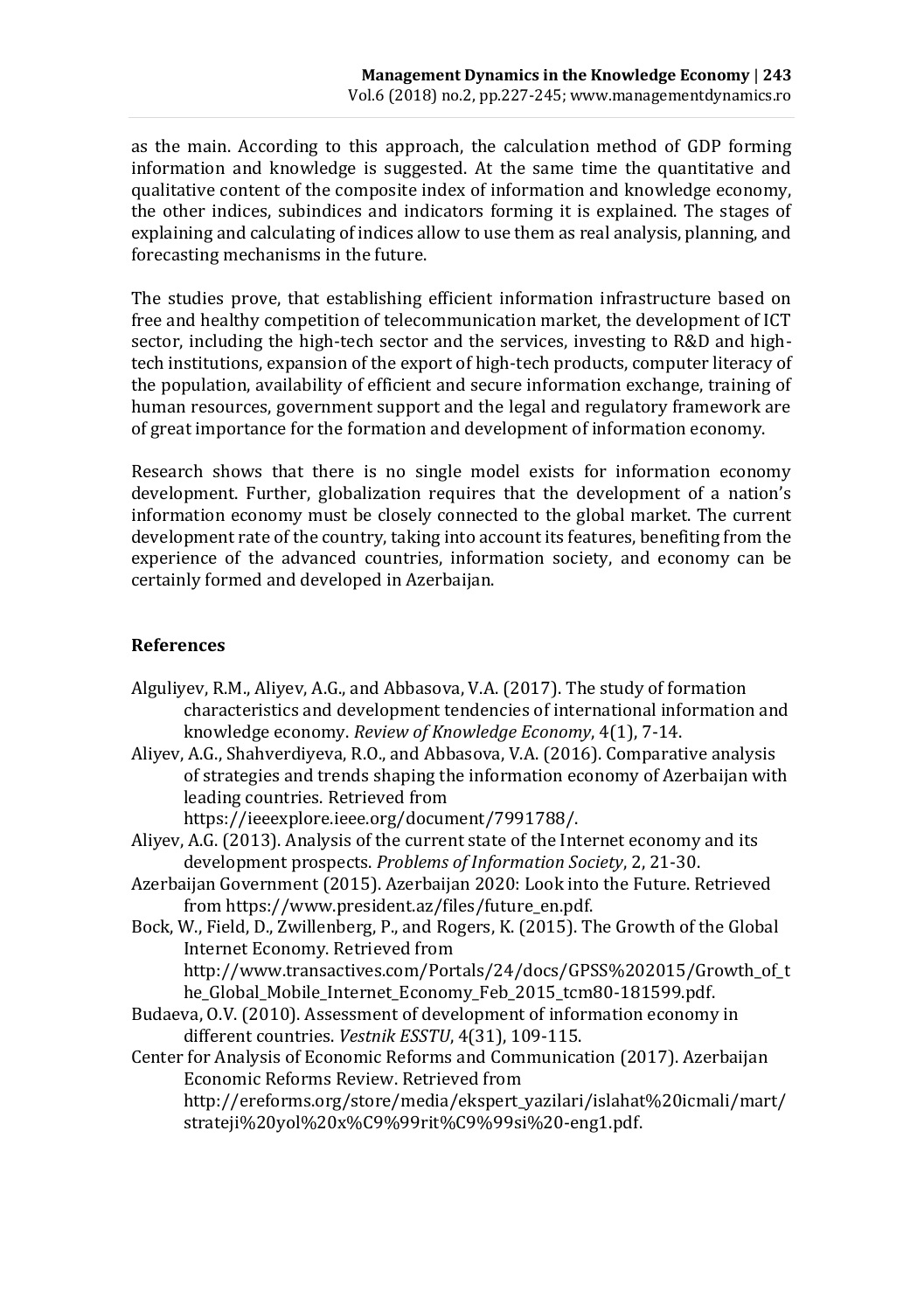*Methodological Aspects of Estimation of ICT-Based Economic Development*

- European Commission (2013). The EU in the world economy and finance. Retrieved from http://ec.europa.eu/eurostat/statisticsexplained/index.php/The\_EU\_in\_the\_world\_-\_economy\_and\_finance.
- European Commission (2018). Europe 2020 headline indicators. Retrieved from http://ec.europa.eu/eurostat/statistics-

explained/index.php/Europe\_2020\_headline\_indicators.

Fathollahi, J., Momeni, F., Elahi, N., and Sajjad Najafi, S.M. (2015). Appropriate theoretical framework for understanding and analyzing economic issues in knowledge-based economy. *Journal of the Knowledge Economy,* 8, 957-977.

Federal State Statistics Service (2014). Main indicators. Retrieved from http://www.gks.ru/wps/wcm/connect/rosstat\_main/rosstat/en/main/.

Greenberg, R.S. (2015). Economy of modern Russia: state, problems, prospects. *Bulletin of the Institute of Economics of the Russian Academy of Sciences*, 1, 10- 29.

IndexMundi (2018). OECD members - High technology exports. Retrieved from https://www.indexmundi.com/facts/oecd-members/high-technologyexports.

ITU (2015). Measuring the Information Society Report. Retrieved from https://www.itu.int/en/ITU-

D/Statistics/Documents/publications/misr2015/MISR2015-w5.pdf.

- Ivan, I., Ciurea, C., and Zamfiroiu, A. (2014). Metrics of collaborative business systems in the knowledge-based economy. *Procedia Computer Science,* 31, 379-388.
- Li, M., and Gao, M. (2003). Strategies for developing China's software industries. *Information Technologies and International Development,* 1(1), 61-73.
- Lopez-Leyva, S., and Mungaray-Moctezuma, A.B. (2017). Knowledge-based economy as a foundation for the economic development of countries. *Management Dynamics in the Knowledge Economy,* 5(4), 481-501.
- Makarov, V.V., and Blatova, T.A. (2014). Information and communication technologies as an indicator of development of a knowledge economy. *Liberal arts in Russia*, 3(4), 275-281.

Ministry of Transport, Communication and High Technologies of the Republic of Azerbaijan (2018). State Fund for Development of Information Technologies. Retrieved from http://ictfund.gov.az/?page\_id=1373&lang=en.

- OECD (2014). Global Forum on the Knowledge Economy 2014. Retrieved from http://www.oecd.org/sti/global-forum-knowledge-economy-2014.htm.
- Shahabadi, A., Kimiaei, F., and Afzali, A.M. (2016). [The evaluation of impacts of](http://link.springer.com/article/10.1007/s13132-016-0379-3)  [knowledge-based economy factors on the improvement of total factor](http://link.springer.com/article/10.1007/s13132-016-0379-3)  [productivity \(a comparative study of emerging and G7 economies\).](http://link.springer.com/article/10.1007/s13132-016-0379-3) *[Journal of](http://link.springer.com/journal/13132)  [the Knowledge Economy](http://link.springer.com/journal/13132)*. Retrieved from https://doi.org/10.1007/s13132- 016-0379-3.
- Sudarkina, E.S. (2016). Structure analysis of Russian economy and development perspectives on the modern stage. *Economics and Management*, 1, 57-58.

Svarc, J., and Dabic, M. (2017). Evolution of the knowledge economy: a historical perspective with an application to the case of Europe. *[Journal of the](http://link.springer.com/journal/13132)  [Knowledge Economy](http://link.springer.com/journal/13132)*, 8(1), 159–176.